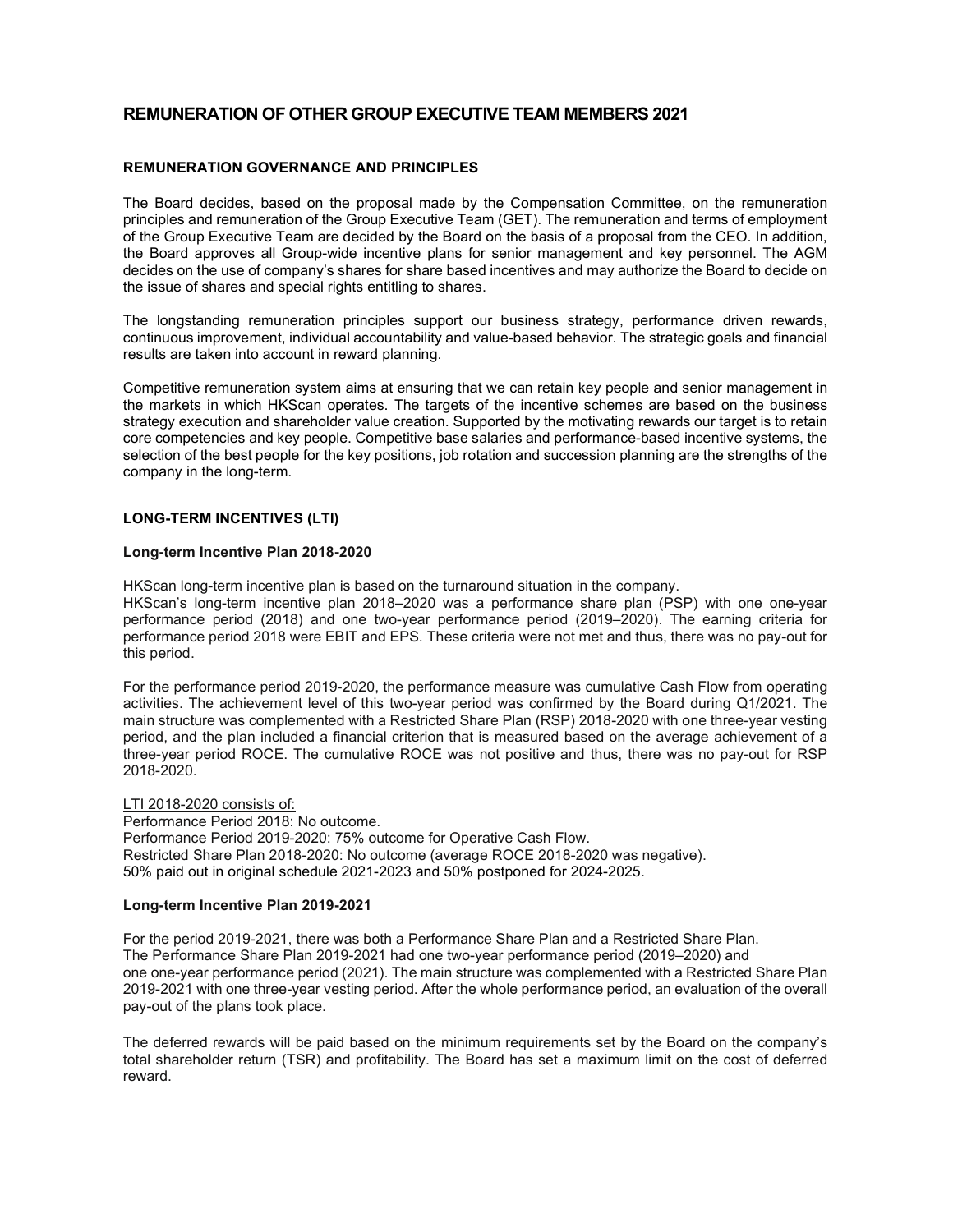The Board decided to apply the same amendments to the rewards earned based on the ongoing performance period 2021 of the Performance Share Plan 2019-2021 and to the rewards earned based on the ongoing Restricted Share Plan 2019-2021.

LTI 2019-2021 consists of:

Performance Period 2019-2020: 75% outcome for Operative Cash Flow.

Performance Period 2021: Outcome will be determined based on EBIT 2021. Performance for 2021 was below threshold.

Restricted Share Plan 2019-2021: Rewards will be earned if average ROCE 2019-2021 is positive. 50% paid out in original schedule 2021-2023 and 50% postponed for 2024-2025.

### SHORT-TERM INCENTIVES (STI)

HKScan operated in 2021 an annual STI plan for the GET members and executives. Performance criteria included pre-defined financial targets (Group and/or BU comparable EBIT) and strategy driven individual targets.

### SUMMARY OF REMUNERATION ELEMENTS

The principles of the GET members' remuneration elements and principles are described below. The GET consists of members from Finland, Sweden, Denmark and the Baltics.

| Base salary                   | Annual salary consists of base salary and customary fringe benefits such as<br>company car and phone. Each GET member's annual salary package varies<br>according to position and country where they reside. Salaries are reviewed<br>annually.                                                                                                                                                                                                                                                                                                         |
|-------------------------------|---------------------------------------------------------------------------------------------------------------------------------------------------------------------------------------------------------------------------------------------------------------------------------------------------------------------------------------------------------------------------------------------------------------------------------------------------------------------------------------------------------------------------------------------------------|
| Insurances                    | To support and protect the GET members in the performance of their duties,<br>HKScan provides them with health insurance, life and disability insurance,<br>business travel insurance, and liability insurance.                                                                                                                                                                                                                                                                                                                                         |
| Pension                       | The GET members participate in local retirement programs according to local<br>market and company practice in the country where they reside. Additionally, the<br>Finnish members of GET are covered by a supplementary defined contribution<br>pension plan. The retirement age according to the pension plan is 63 years.                                                                                                                                                                                                                             |
| Short-term incentive<br>(STI) | The GET members are entitled to participate in HKScan's STI program subject<br>to the terms and conditions of such program in effect. The performance criteria<br>on the basis of the STI payout is predefined by the Board annually. The mix of<br>Group, Unit/Function and individual targets, and their threshold and maximum<br>ranges, are defined based on the strategic targets. The achievement of<br>individual performance targets shall be evaluated annually by the CEO. In 2021,<br>the maximum award value was 50% of annual base salary. |
| Long-term incentive<br>(LTI)  | The GET members are entitled to participate in HKScan's LTI program subject<br>to the terms and conditions of such program in effect. The Board decides the<br>plan terms & conditions and performance criteria based on strategic targets in<br>the beginning of each earning period. If the performance targets are achieved,<br>the share rewards attained based on the plan will be paid partly in HKScan's<br>series A shares and partly in cash. The cash portion is intended to cover tax and<br>tax-related costs arising from the award.       |
| Share ownership<br>guidelines | The Board recommends that the members of GET would hold 50% of all the<br>shares received from LTI until the value of share ownerships correspond to their<br>annual salaries. This share ownership should be held during the validity of<br>employment.                                                                                                                                                                                                                                                                                                |